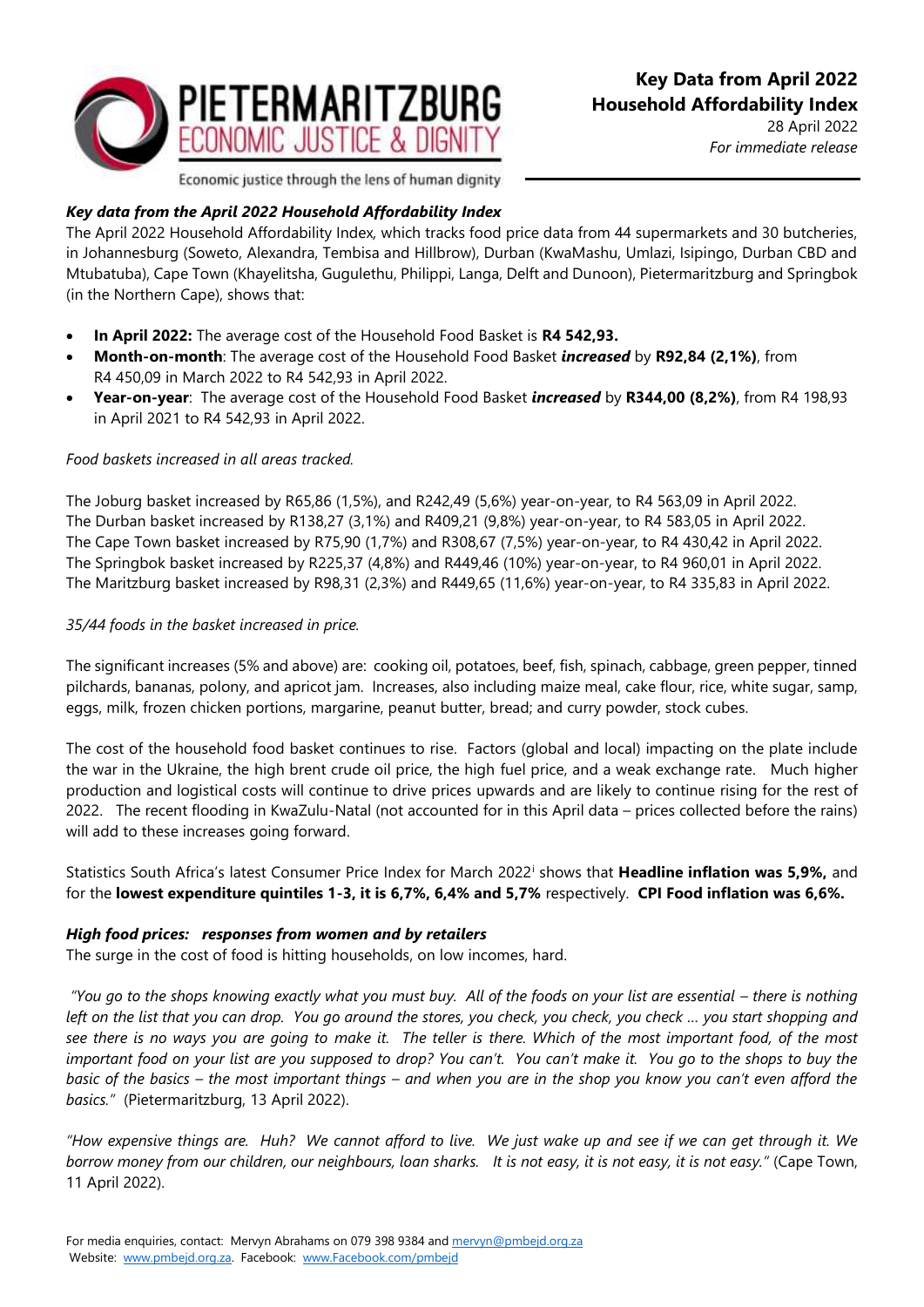*"It is frustrating. Every day brings a new crisis. Everything is up. You come up with a plan, with some type of alternative, some way to get money, something to help you get through, and then some other crisis comes along and your plan falls through, and you try and find another plan, and then that falls through. And it is just scary. Scary and frustrating and tomorrow is so uncertain and your children are still hungry"* (Joburg, 20 April 2022).

Women tell us that when your list is down to the basics, you have no choice – you have to buy. What are your children going to eat? *You have to buy.* What we are seeing now is a sharpening of what has been happening over the past few years. Women find the money to buy the basics. Smaller volumes of foods of the cheapest brands on the shelf are bought more often, and then women "will see" (find a way to buy more). Women make a plan. Everything becomes short-term, day-by-day, week-by-week. Foods get finished and they stay that way until money can be found. The plate is hollowed out. There is no colour on the plate. The same foods get eaten day in and day out. Everybody is miserable because nobody is eating properly. Women live on their nerves, trying to find a plan, a way, a special.

## *Responses by retailers*

At the retail level, supermarkets have responded by rounding on the higher food prices by bringing in a lot of new cheaper brands, offering shop brands, offering specials (some unbelievable), offering 'combos' (maize meal, rice, flour, sugar, oil; potatoes, onions, carrots etc.), offering store cards. We asked women if these supermarket specials and new offerings help in being able to buy the food they need to buy. The response is mostly yes. The supermarket offerings of savings do seem to help but nobody really knows the real fair cost of food now, so it all seems a bit of trickery – dazzle with a savings here while they pick your pocket there.

*In summary: the current food price shocks are happening on food baskets that have been unaffordable for the past few years. Most families now only buy the basic of the most basic foods. There is nothing to cut back. There is no behavioural change to make. Women have exhausted their strategies. There is no space to manoeuvre on the family plate. The space that is left is on finding a cheaper priced food. This space is the domain of the retailers.*

#### *Household domestic and personal hygiene products*

*The April 2022 Household Domestic & Personal Hygiene Index* shows an increase of **R26,44 (3,5%)** month-on-month, with the total average cost of the products being **R785,84 in April 2022**. This is a big monthly jump in the index. Increases were across the board, and included: green bar soap (9%), washing powder (10%) and bath soap (5%); toilet paper, toothpaste, Vaseline, cream, *handy andy*, dishwashing liquid, deodorant, and sanitary pads. The escalation in price of *green bar soap*, in particular, has raised concern. This long bar of magic green soap can do almost anything related to cleaning of bodies, clothes, dishes, homes; and simply must be bought.

The cost of basic hygiene products is high. These products compete in the household purse with food. These products are essential for good health and hygiene. Not much notice is taken on how women find the money to buy these products, and yet these are essential for good health, and hygiene; but also, in having a sense of dignity, being able to function in society, being accepted. Being a school-going child ..., a young adult ..., being in the workplace – being clean … hygiene products must be secured. Pressures on the household purse to secure basic food on the table must also include securing the means to be clean.

Year-on-year the household domestic and personal hygiene products index increased by **R68,07 (9,5%)** bringing the total average cost of basic household domestic and personal hygiene products to **R785,84.** (See page 5 of April 2022, Household Affordability Index).

#### *Workers*

The National Minimum Wage is **R23,19** an hour and **R185,52** for an 8-hour day. April 2022, with a short workingday month of 18 days, the maximum National Minimum Wage for a General Worker is **R3 339,36.**

Transport to work and back will cost a worker an average of **R1 152,00.** Electricity will cost a worker an average of **R731,50**. A basket of basic but nutritious food, for a family of 4 persons, will cost a worker **R3 139,37.** Together these three core expenses come to **R5 022,28.**